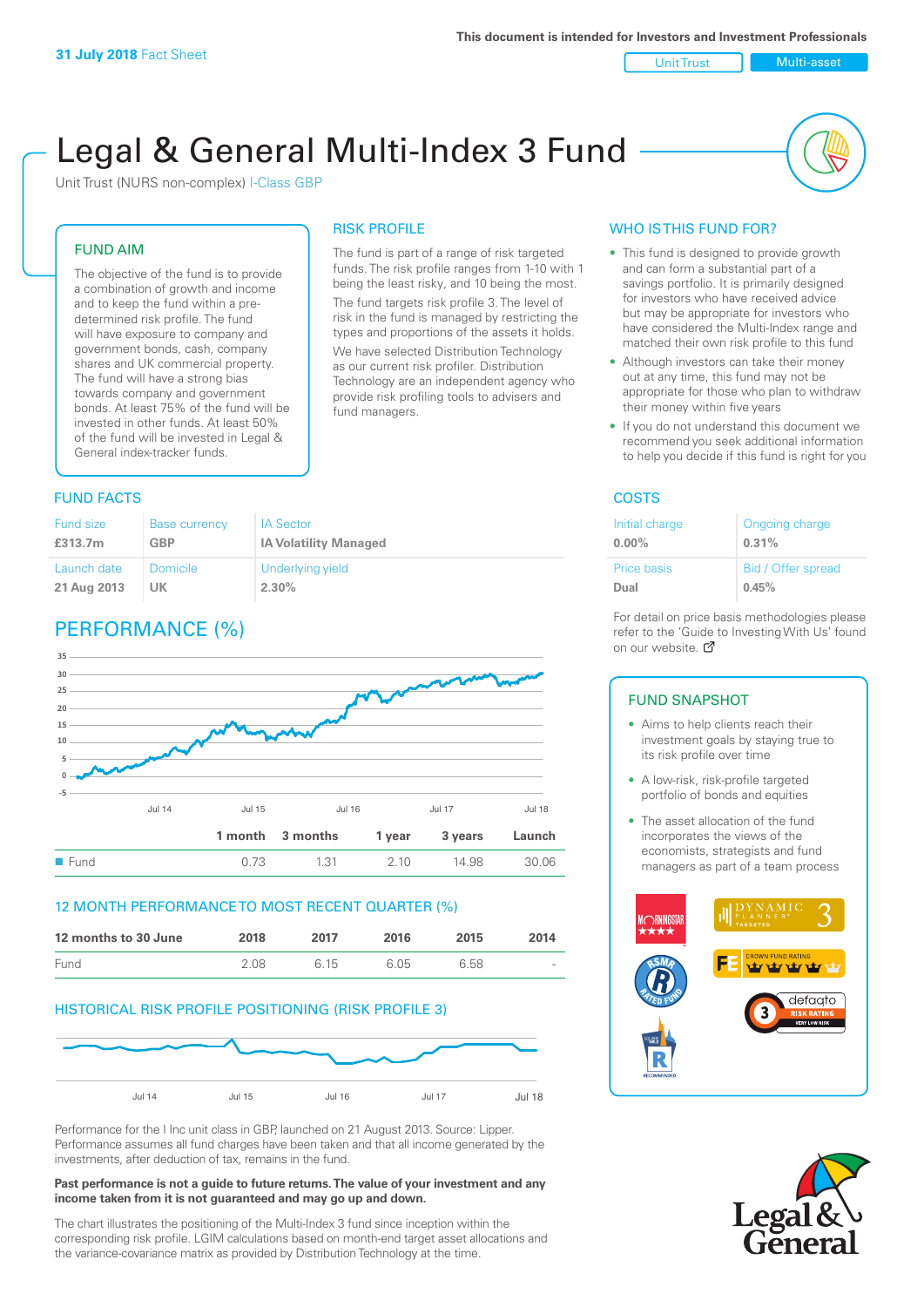# Legal & General Multi-Index 3 Fund

Unit Trust (NURS non-complex) I-Class GBP

# PORTFOLIO BREAKDOWN

All data source LGIM unless otherwise stated. Totals may not sum due to rounding.





#### FUND MANAGERS

The fund managers have responsibility for managing the multi-index fund range. They are part of the Multi-Asset Funds (MAF) team in LGIM. This team focuses on designing and managing multi-asset funds that are tailored to match the specific objectives of various client types. The team sits within a wider Asset Allocation team which combines both depth of experience with a broad range of expertise from different fields, including fund management, investment consulting and risk management roles.

# TOP 10 HOLDINGS (%)

| L&G Global Inflation Linked Bond Index Fund            | 10.4 |
|--------------------------------------------------------|------|
| L&G All Stocks Gilt Index Trust                        | 9.4  |
| L&G Sterling Corporate Bond Index Fund                 | 9.1  |
| <b>LGIM Sterling Liquidity Fund Class 1</b>            | 8.3  |
| L&G Short Dated Sterling Corporate Bond Index Fund     | 7.6  |
| <b>LGIM Global Corporate Bond Fund</b>                 | 6.8  |
| L&G Emerging Markets Government Bond (US\$) Index Fund | 5.8  |
| L&G US Index Trust                                     | 4.6  |
| <b>L&amp;G UK Property Fund</b>                        | 4.5  |
| L&G European Index Trust                               | 4.3  |